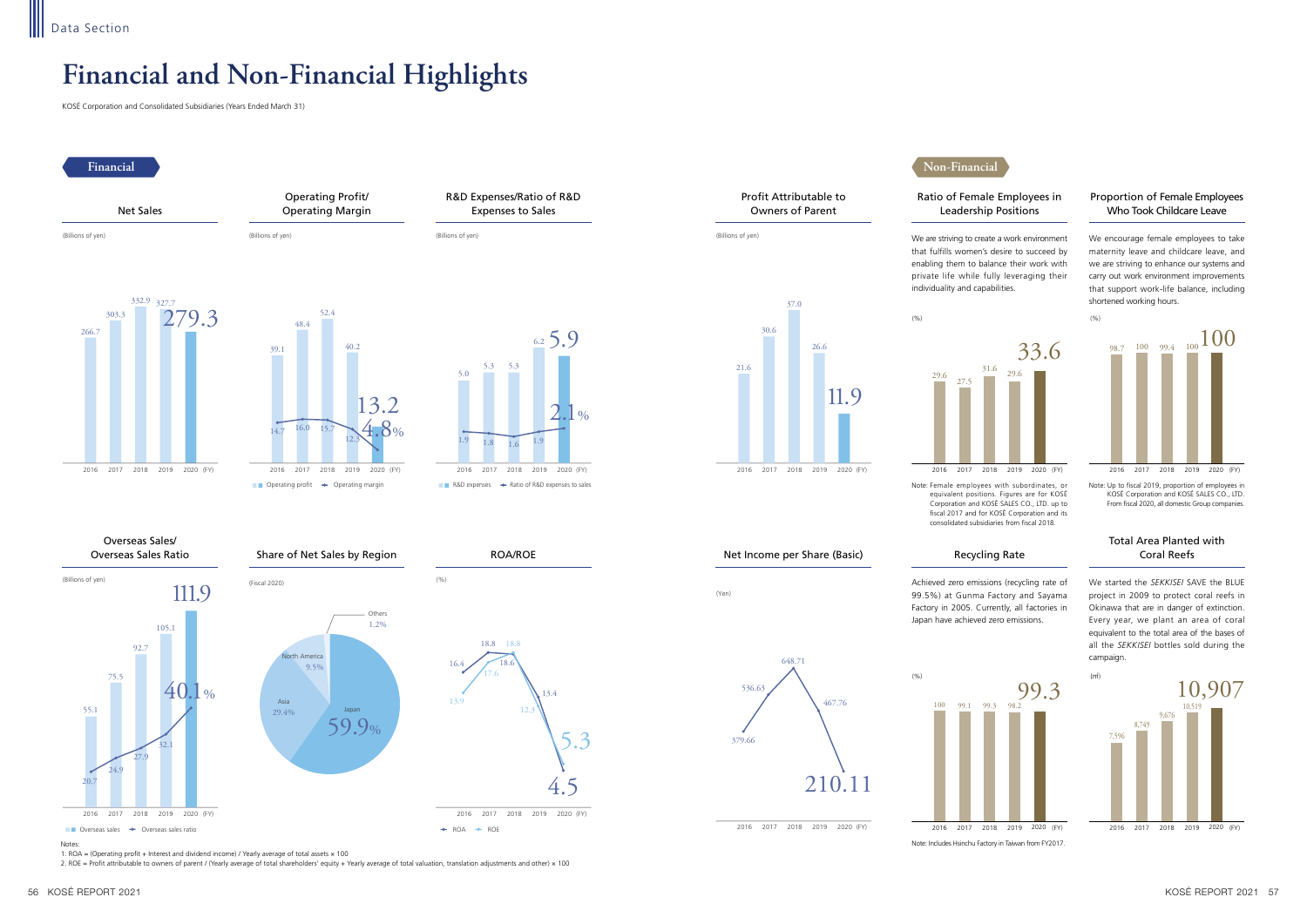## **10-Year Summary of Selected Financial Data**

|                                                      |          |          |          |          |          |          |          |          |          | Millions of yen | Thousands of<br>U.S. dollars <sup>1</sup> |
|------------------------------------------------------|----------|----------|----------|----------|----------|----------|----------|----------|----------|-----------------|-------------------------------------------|
| Fiscal years ended March 31                          | 2021     | 2020     | 2019     | 2018     | 2017     | 2016     | 2015     | 2014     | 2013     | 2012            | 2021                                      |
| Performance:                                         |          |          |          |          |          |          |          |          |          |                 |                                           |
| Net sales                                            | 279,389  | 327,724  | 332,995  | 303,399  | 266,762  | 243,390  | 207,821  | 190,049  | 170,685  | 166,508         | 2,546,613                                 |
| Gross profit                                         | 201,923  | 239,020  | 244,387  | 221,852  | 199,735  | 183,920  | 157,057  | 143,390  | 128,587  | 124,481         | 1,840,515                                 |
| Selling, general and administrative expenses         | 188,629  | 198,789  | 191,979  | 173,443  | 160,574  | 149,286  | 134,410  | 124,456  | 116,722  | 113,053         | 1,719,341                                 |
| Operating profit                                     | 13,294   | 40,231   | 52,408   | 48,408   | 39,160   | 34,634   | 22,647   | 18,934   | 11,864   | 11,427          | 121,174                                   |
| Interest and dividend income                         | 455      | 662      | 651      | 271      | 294      | 347      | 315      | 432      | 342      | 387             | 4,156                                     |
| Profit before income taxes                           | 19,508   | 40,365   | 54,949   | 48,242   | 39,425   | 33,862   | 23,694   | 20,757   | 12,813   | 11,728          | 177,814                                   |
| Profit attributable to owners of parent              | 11,986   | 26,682   | 37,004   | 30,611   | 21,657   | 18,655   | 12,057   | 11,132   | 6,720    | 5,021           | 109,251                                   |
| Comprehensive income                                 | 15,228   | 26,703   | 36,427   | 36,908   | 24,643   | 13,197   | 19,688   | 13,756   | 8,656    | 5,484           | 138,802                                   |
| Cash and cash equivalents at end of period           | 80,051   | 70,284   | 64,264   | 63,883   | 55,622   | 52,997   | 50,754   | 52,755   | 32,121   | 34,090          | 729,660                                   |
| Current assets                                       | 205,031  | 204,438  | 205,241  | 193,164  | 172,074  | 161,351  | 134,476  | 130,391  | 115,067  | 108,051         | 1,868,845                                 |
| Total assets                                         | 308,386  | 308,606  | 300,162  | 271,545  | 247,191  | 233,275  | 205,006  | 186,274  | 173,014  | 169,316         | 2,810,919                                 |
| Current liabilities                                  | 61,608   | 59,676   | 66,107   | 62,821   | 56,033   | 57,766   | 45,207   | 39,877   | 35,206   | 34,261          | 561,553                                   |
| Non-current liabilities                              | 5,478    | 8,727    | 9,213    | 10,116   | 14,027   | 16,965   | 10,160   | 13,585   | 18,497   | 20,187          | 49,931                                    |
| Shareholders' equity                                 | 218,107  | 219,425  | 203,566  | 176,263  | 159,348  | 143,626  | 129,203  | 120,229  | 111,495  | 108,923         | 1,988,032                                 |
| Interest-bearing debt                                | 8,533    | 1,654    | 1,666    | 1,311    | 1,629    | 1,704    | 1,248    | 1,386    | 5,006    | 5,071           | 30,890                                    |
| Depreciation                                         | 10,379   | 8,838    | 8,018    | 6,977    | 5,821    | 5,744    | 5,293    | 4,679    | 4,607    | 4,882           | 69,273                                    |
| Capital expenditures                                 | 10,188   | 19,286   | 18,500   | 10,065   | 10,770   | 10,445   | 21,143   | 5,750    | 5,599    | 3,821           | 2,105                                     |
|                                                      |          |          |          |          |          |          |          |          |          |                 |                                           |
| Per-Share Data (Yen):                                |          |          |          |          |          |          |          |          |          |                 |                                           |
| Net income (basic)                                   | 210.11   | 467.76   | 648.71   | 536.63   | 379.66   | 327.04   | 211.37   | 195.15   | 117.22   | 86.51           | $\overline{\mathbf{1}}$                   |
| Net assets                                           | 3,952.94 | 3,920.41 | 3,660.77 | 3,227.07 | 2,871.60 | 2,583.76 | 2,455.34 | 2,188.59 | 1,964.85 | 1,858.91        | 36                                        |
| Cash dividends                                       | 120.00   | 190.00   | 180.00   | 148.00   | 110.00   | 94.00    | 64.00    | 48.00    | 41.00    | 40.00           | $\overline{1}$                            |
| Financial Ratios (%):                                |          |          |          |          |          |          |          |          |          |                 |                                           |
| Shareholders' equity ratio                           | 73.1     | 72.5     | 69.6     | 68.1     | 66.3     | 63.2     | 68.3     | 67.0     | 64.8     | 63.7            |                                           |
| ROA <sup>2</sup>                                     | 4.5      | 13.4     | 18.6     | 18.8     | 16.4     | 16.0     | 11.7     | 10.8     | 7.1      | 7.0             |                                           |
| ROE <sup>3</sup>                                     | 5.3      | 12.3     | 18.8     | 17.6     | 13.9     | 13.0     | 9.1      | 9.4      | 6.1      | 4.7             |                                           |
| Gross profit margin                                  | 72.3     | 72.9     | 73.4     | 73.1     | 74.9     | 75.6     | 75.6     | 75.4     | 75.3     | 74.8            |                                           |
| Operating margin                                     | 4.8      | 12.3     | 15.7     | 16.0     | 14.7     | 14.2     | 10.9     | 10.0     | 7.0      | 6.9             |                                           |
| Profit attributable to owners of parent to net sales | 4.3      | 8.1      | 11.1     | 10.1     | 8.1      | 7.7      | 5.8      | 5.9      | 3.9      | 3.0             |                                           |
| Payout ratio                                         | 57.1     | 40.6     | 27.7     | 27.6     | 29.0     | 28.7     | 30.3     | 24.6     | 35.0     | 46.2            |                                           |

Notes: 1. The U.S. dollar amounts are translated, for convenience only, at the rate of ¥109.7 to US\$1.00, the approximate rate of exchange on March 31, 2021.

2. ROA = (Operating profit + Interest and dividend income) / Yearly average of total assets × 100

3. ROE = Profit attributable to owners of parent / (Yearly average of total shareholders' equity + Yearly average of total valuation, translation adjustments and other) × 100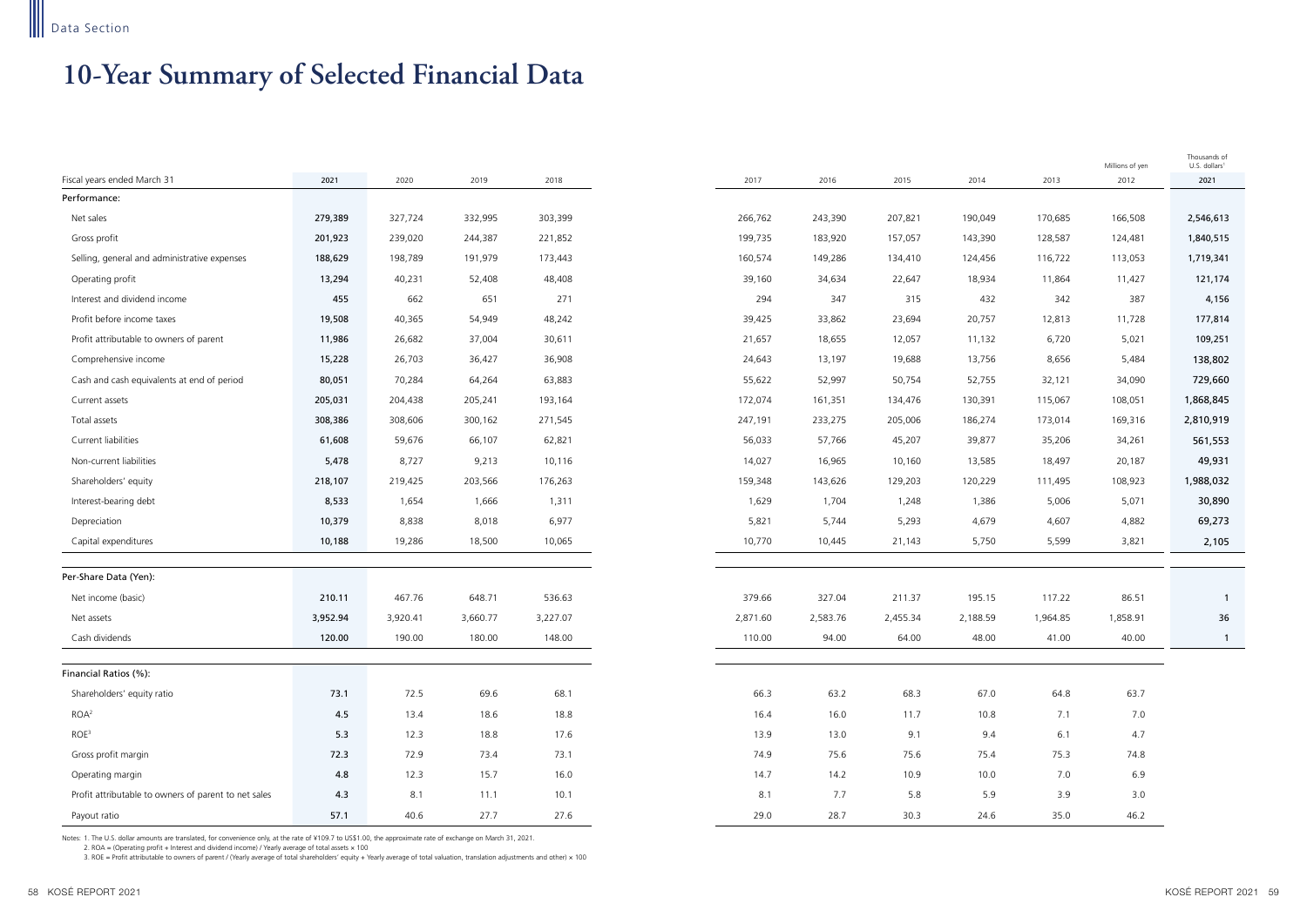# **3-Year Summary of Selected Non-Financial Data**



| <b>Diversity and Inclusion</b>                                                                                  | FY2018              | FY2019         | FY2020         | Scope                                 |
|-----------------------------------------------------------------------------------------------------------------|---------------------|----------------|----------------|---------------------------------------|
| Number of employees (female/male)                                                                               | 14,066              | 11,760/2,300   | 11,889/2,332   | KOSÉ Group1                           |
| Ratio of female employees in administrative positions (%)                                                       | 24.2                | 24.7           | 26.6           | KOSÉ Group                            |
| Ratio of female employees in leadership positions <sup>2</sup> (%)                                              | 31.6                | 29.6           | 33.6           | KOSÉ Group                            |
| Average length of service (years)                                                                               | 13.2                | 13.0           | 11.9           | Domestic Group companies <sup>4</sup> |
| Number of new graduates hired to regular full-time positions (female/male)                                      | 45/28               | 31/22          | 71/47          | Domestic Group companies <sup>4</sup> |
| Employee turnover among new graduates within 3 years (%)                                                        | $\mathbf 0$         | 4.7            | 10.0           | Domestic Group companies <sup>4</sup> |
| Turnover rate for administrative and non-administrative employees (%)                                           |                     |                | 2.3            | Domestic Group companies              |
| Turnover rate for Beauty Consultants (%)                                                                        |                     |                | 8.5            | Domestic Group companies              |
| Turnover rate for regular, full-time employees (%)                                                              |                     |                | 6.3            | Domestic Group companies              |
| Annual working hours (average hours/employee)                                                                   |                     |                | 1,643.5        | Domestic Group companies <sup>5</sup> |
| Annual overtime (average hours/employee)                                                                        |                     |                | 44.6           | Domestic Group companies              |
| Ratio of paid leave taken (%)                                                                                   | 56.3                | 63.7           | 64.4           | Domestic Group companies <sup>4</sup> |
| Proportion of employees who took childcare leave (female/male) (%)                                              | 99.4/0              | 100.0/3.0      | 100.0/52.3     | Domestic Group companies <sup>4</sup> |
| Return rate following childcare leave (female/male) (%)                                                         | 83.3/0              | 93.0/100.0     | 98.7/100.0     | Domestic Group companies <sup>4</sup> |
| Number of employees working shortened hours for childcare                                                       | 139                 | 189            | 475            | Domestic Group companies <sup>4</sup> |
| Number of employees taking extended leave for family care                                                       |                     |                | 4              | Domestic Group companies              |
| Number of employees taking paid leave for family care                                                           | $\overline{2}$      | $\overline{0}$ | 5              | Domestic Group companies <sup>4</sup> |
| Number of employees working shortened hours for family care                                                     | 0                   | 1              | 5              | Domestic Group companies <sup>4</sup> |
| Ratio of employees with disabilities (%)                                                                        | 2.28                | 2.29           | 2.21           | Domestic Group companies <sup>6</sup> |
| Number of rehired employees                                                                                     | 189                 | 207            | 251            | Domestic Group companies <sup>4</sup> |
| Number of occupational accidents resulting in a leave of absence                                                | 11                  | 11             | 19             | Domestic Group companies <sup>4</sup> |
| Number of occupational accidents resulting in death                                                             | $\mathsf{O}\xspace$ | 0              | 0              | Domestic Group companies <sup>4</sup> |
|                                                                                                                 |                     |                |                |                                       |
| <b>Quality of Life Improvement</b>                                                                              | FY2018              | FY2019         | FY2020         | Scope                                 |
| Number of general participants in sports events                                                                 | 61,605              | 24,678         | 4707           | KOSÉ Corporation                      |
| Support for cutaneous porphyria patients (people/number of                                                      |                     |                |                |                                       |
| products provided)                                                                                              | 8/92                | 8/71           | 4/20           | KOSÉ Corporation                      |
|                                                                                                                 |                     |                |                |                                       |
| <b>Support for Women and Education</b>                                                                          | FY2018              | FY2019         | FY2020         | Scope                                 |
| Number of schools accepted for company tours <sup>3</sup> (schools/students)                                    | 22/162              | 11/107         | 0 <sup>7</sup> | KOSÉ Corporation                      |
| Number of students provided with tuition support at girls' junior high<br>school in Tanzania (cumulative total) | 7                   | 14             | 21             | KOSÉ Corporation                      |

| ruang                                                                                                                                                                                                                                                |                    |                | FY2018      | FY2019       | FY2020       | Scope                                  |
|------------------------------------------------------------------------------------------------------------------------------------------------------------------------------------------------------------------------------------------------------|--------------------|----------------|-------------|--------------|--------------|----------------------------------------|
|                                                                                                                                                                                                                                                      | SCOPE 1            |                | 7,793.7     | 7,237.1      | 7,375.1      | KOSÉ Group                             |
| $CO2$ (greenhouse gas)                                                                                                                                                                                                                               |                    | Market-based   | 17,875.6    | 16,770.8     | 16,185.0     | KOSÉ Group                             |
| emissions $(t$ -CO <sub>2</sub> )                                                                                                                                                                                                                    | SCOPE <sub>2</sub> | Location-based | 17,283.5    | 15,691.8     | 16,204.0     | KOSÉ Group                             |
|                                                                                                                                                                                                                                                      | SCOPE 3            |                | 977,588.6   | 858,259.2    | 668,951.0    | KOSÉ Group                             |
| Electricity consumption (MWh)                                                                                                                                                                                                                        |                    |                | 36,587.2    | 35,021.2     | 35,630.2     | KOSÉ Group                             |
| Portion generated using renewable energy (MWh)                                                                                                                                                                                                       |                    |                | $\mathbf 0$ | $\mathbf{0}$ | 1,992.6      | KOSÉ Group                             |
| Total energy consumption (GJ)                                                                                                                                                                                                                        |                    |                | 483,351.4   | 461,189.0    | 488,544.9    | KOSÉ Group                             |
| City gas consumption $(1,000 \text{ m}^3)$                                                                                                                                                                                                           |                    |                | 2,113.7     | 1,921.3      | 2,071.6      | KOSÉ Group                             |
| LP gas consumption $(1,000 \text{ m}^3)$                                                                                                                                                                                                             |                    |                | 17.9        | 11.6         | 13.8         | KOSÉ Group                             |
| Gasoline consumption (kL)                                                                                                                                                                                                                            |                    |                | 973.8       | 871.3        | 770.4        | KOSÉ Group                             |
| Fuel oil consumption (kL)                                                                                                                                                                                                                            |                    |                | 210.0       | 238.0        | 280.0        | KOSÉ Group                             |
| Diesel oil consumption (kL)                                                                                                                                                                                                                          |                    |                | 4.9         | 13.1         | 9.3          | KOSÉ Group                             |
| Kerosene consumption (kL)                                                                                                                                                                                                                            |                    |                | 143.7       | 135.6        | 104.7        | KOSÉ Group                             |
|                                                                                                                                                                                                                                                      |                    |                |             |              |              |                                        |
| <b>Atmospheric Emissions</b>                                                                                                                                                                                                                         |                    |                | FY2018      | FY2019       | FY2020       | Scope                                  |
| $NOx$ emissions (tons)                                                                                                                                                                                                                               |                    |                | 3.0         | 5.2          | 5.1          | KOSÉ Corporation Production Department |
| $SOx$ emissions (tons)                                                                                                                                                                                                                               |                    |                | 2.0         | 0.1          | 0.4          | KOSÉ Corporation Production Department |
| Waste                                                                                                                                                                                                                                                |                    |                | FY2018      | FY2019       | FY2020 Scope |                                        |
| Volume of waste (tons)                                                                                                                                                                                                                               |                    |                | 3,177       | 2,950        | 3,134        | KOSÉ Group production departments      |
| Recycling rate (%)                                                                                                                                                                                                                                   |                    |                | 99.3        | 98.2         | 99.3         | KOSÉ Group production departments      |
| <b>Water Resources</b>                                                                                                                                                                                                                               |                    |                | FY2018      | FY2019       | FY2020       | Scope                                  |
|                                                                                                                                                                                                                                                      |                    |                |             |              |              |                                        |
|                                                                                                                                                                                                                                                      |                    |                | 356.9       | 305.0        | 290.2        | KOSÉ Group production departments      |
|                                                                                                                                                                                                                                                      |                    |                | 218.1       | 199.2        | 198.9        | KOSÉ Group production departments      |
|                                                                                                                                                                                                                                                      |                    |                | 0.01685     | 0.01639      | 0.01574      | KOSÉ Group production departments      |
|                                                                                                                                                                                                                                                      |                    |                | (base year) | $-2.7$       | $-4.0$       | KOSÉ Group production departments      |
|                                                                                                                                                                                                                                                      |                    |                | 0           | 8.5          | 8.6          | KOSÉ Corporation Production Department |
| Water intake $(1,000 \text{ m}^3)$<br>Wastewater (1,000 m <sup>3</sup> )<br>Water intake intensity (m <sup>3</sup> /production volume in dozens)<br>Water intake intensity (% change YoY)<br>Pollution load: BOD (tons)<br>Pollution load: SS (tons) |                    |                | 0           | 5.4          | 3.1          | KOSÉ Corporation Production Department |
| Pollution load: n-Hex (tons)                                                                                                                                                                                                                         |                    |                | 0           | 0.5          | 1.2          | KOSÉ Corporation Production Department |
| Number of violations of water intake/drainage laws and regulations                                                                                                                                                                                   |                    |                | 0           | 0            | 0            | KOSÉ Group production departments      |
| <b>Environmental Contribution and</b><br><b>Biodiversity Conservation</b>                                                                                                                                                                            |                    |                | FY2018      | FY2019       | FY2020       | Scope                                  |

KOSÉ Corporation and Consolidated Subsidiaries (Years Ended March 31)

Notes: 1. KOSÉ Group: 41 consolidated companies including KOSÉ Corporation 2. Leadership position: A position with subordinates, or equivalent 3. Company tours: Tours given in response to requests from junior high schools and high schools as part of social learning 4. Scope expanded to all domestic Group companies as of FY2020 5. Including paid leave, maternity leave, injury and sick leave, etc.

6. From fiscal 2020, figures for six consolidated companies that are required to hire people with disabilities.

7. In FY2020, events were reduced or suspended to prevent the spread of COVID-19.